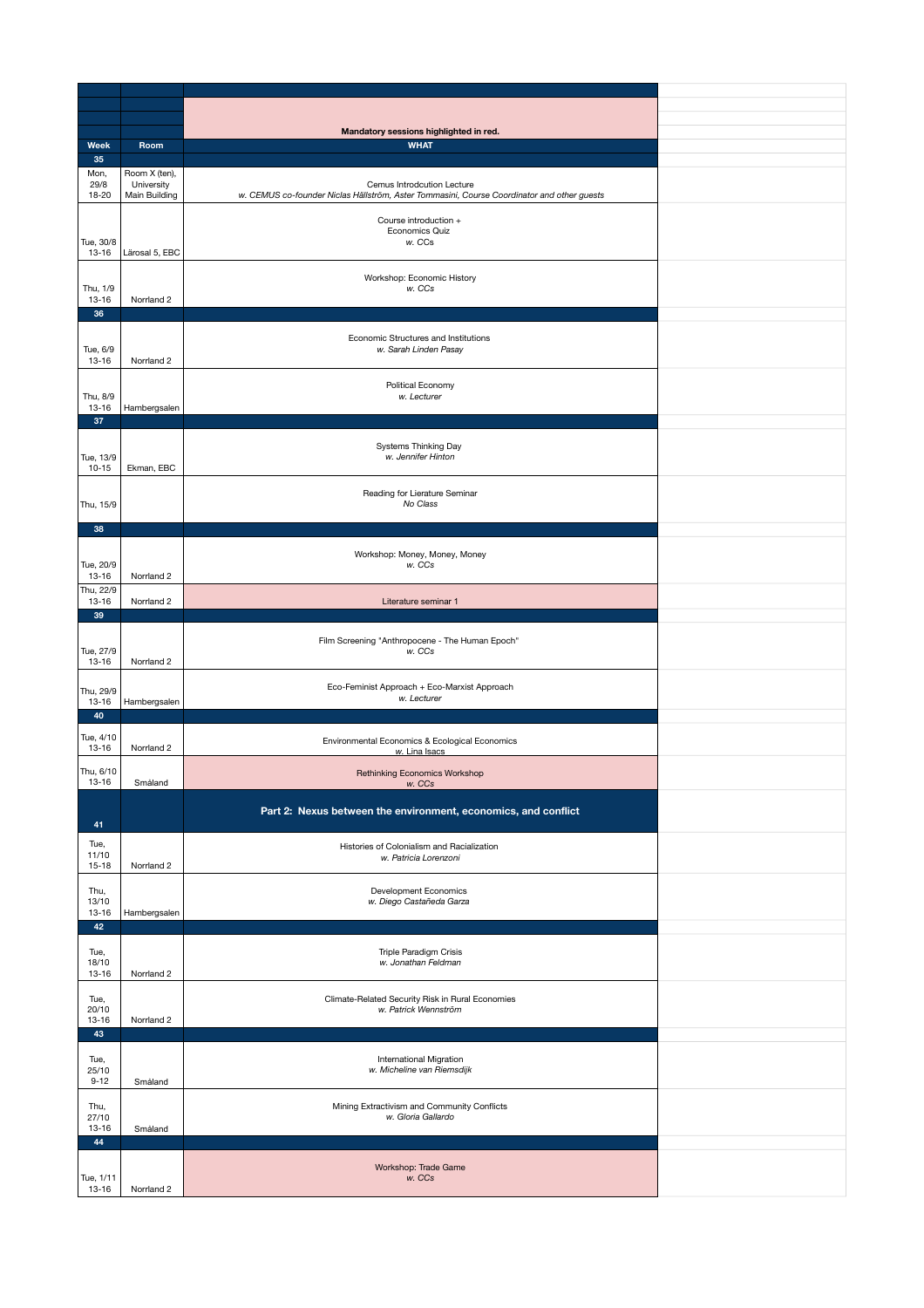| Thu, 3/11<br>13-16<br>45            | Småland      | Tax Havens, Finance and the Earth System<br>w. Lecturer                           |  |
|-------------------------------------|--------------|-----------------------------------------------------------------------------------|--|
| Tue, 8/11                           |              | Reading for Lierature Seminar<br>No Class                                         |  |
| Thu,<br>10/11<br>$13 - 16$          | Norrland 2   | Literature Seminar 2<br>w. CCs                                                    |  |
| 46<br>Tue,                          |              | Entrepreneurship and Gender in Rural Contexts                                     |  |
| 15/11<br>13-16<br>Thu,              | Norrland 2   | w. Hina Hashim<br>Workshop: Environmental Peacebuilding                           |  |
| 17/11<br>$13 - 16$                  | Norrland 2   | w. CCs                                                                            |  |
| 47                                  |              | Part 3: Applying Economics for Change                                             |  |
| Tue,<br>22/11<br>13-16              | Norrland 2   | Sustainability and Climate Finance<br>w. Shruti Kashyap                           |  |
| Thu,<br>24/11<br>13-16              | Småland      | Global Supply Chain and Fast Fashion<br>w. Celinda Palm                           |  |
| 48<br>Tue,                          |              | Reading Lierature                                                                 |  |
| 29/11                               |              | No Class                                                                          |  |
| Thu 1/12<br>Potential<br>longer     |              | Field Trip: Sustainable Business and Circular Business Model<br>w. Local Business |  |
| 49                                  |              |                                                                                   |  |
| Tue, 6/12<br>13-16                  | Norrland 2   | Not for Profit World<br>w. Jennifer Hinton                                        |  |
| Thu, 8/12<br>13-16                  | Småland      | Degrowth<br>w. Nick Fitzpatrick                                                   |  |
| 50                                  |              |                                                                                   |  |
| Tue,<br>13/12<br>13-16              | Småland      | Beyond GDP-Growth in Sweden<br>w. Mikael Malmeus                                  |  |
| Thu,<br>15/12<br>13-16              | Norrland 2   | Doughnut Model<br>w. Lecturer                                                     |  |
| 51                                  |              |                                                                                   |  |
| Tue,<br>20/12<br>$13 - 16$          | Norrland 2   | Literature Seminar 3<br>w. CCs                                                    |  |
| Thu,<br>22/12<br>$9 - 12$           | Norrland 2   | <b>Individual Presentations</b><br>w. CCs                                         |  |
| Thu,<br>22/12<br>17-19              | Hambergsalen | Film Screening: Nomadland<br>w. CCs                                               |  |
| 52<br>Tue,                          |              |                                                                                   |  |
| 27/12<br>Thu,                       | <b>TBC</b>   | No Class - Work on Final                                                          |  |
| 29/12                               | <b>TBC</b>   | No Class - Work on Final                                                          |  |
| $\mathbf{1}$                        |              |                                                                                   |  |
| Tue, 2/1                            | <b>TBC</b>   | No Class - Work on Final                                                          |  |
| Thu, 4/1<br>$\overline{\mathbf{2}}$ | <b>TBC</b>   | No Class - Work on Final                                                          |  |
| Tue, 10/1                           | <b>TBC</b>   | No Class - Work on Final                                                          |  |
| Thu, 12/1<br>3                      | TBC          | Reseminar and open office hours for final assignment consultation drop-in         |  |
|                                     |              |                                                                                   |  |
| Tue, 10/1                           | <b>TBC</b>   | No class, deadline Final Assigment (due at 17.00)                                 |  |